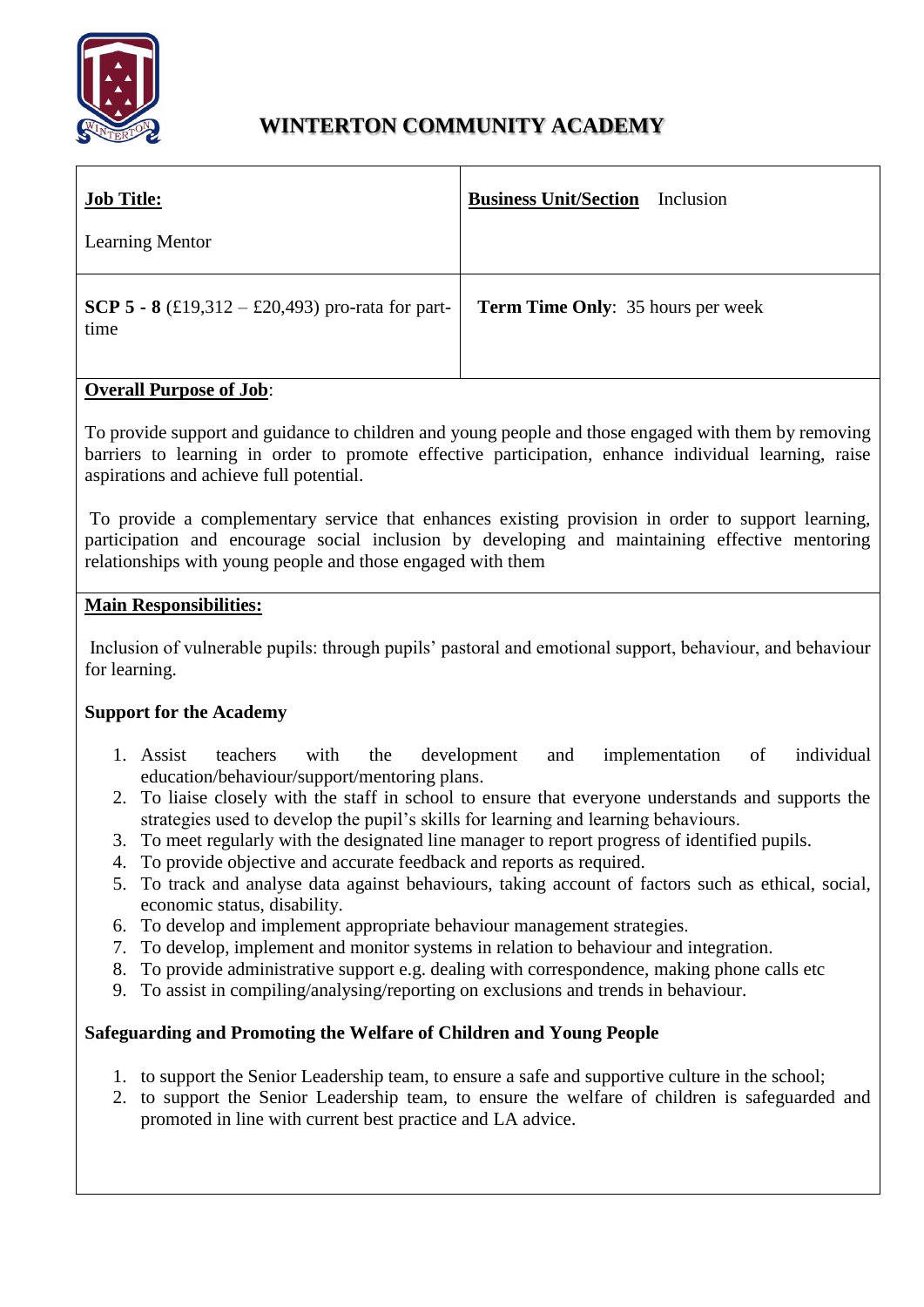#### **Generic Responsibilities**

- 1. To be aware of the academy's duty of care in relation to staff, students and visitors and to comply with the health and safety policies at all times.
- 2. To establish and maintain positive, constructive and professional working relationships with staff, visitors, students, parents and all other stakeholders of the academy.
- 3. To be aware of and comply with the Codes of Conduct, regulations and policies of the academy and its commitment to equal opportunities. Act in a courteous way at all times in communication with both colleagues and other academy stakeholders.
- 4. To support and contribute to the academy's ethos and mission statement, enabling children to be healthy, stay safe, enjoy and achieve, make a positive contribution and achieve economic well-being. To contribute to whole academy events as and when required.
- 5. To expand personal skills base within the post, undertaking training / appraisal as appropriate, to ensure that relevant knowledge and skills are updated.

#### **Note**

Post holders will be expected to be flexible in undertaking the duties and responsibilities attached to their post and may be asked to perform other duties, which reasonably correspond to the general character of the post and are commensurate with its level of responsibility. This job description is provided for guidance only and does not form part of the contract of employment.

## **Decision Making:**

- Decision making responsibilities as directed by the Assistant Head/SENCO when these have an impact upon the operational efficiency of the role
- Works within permitted academy guidelines
- Communicates information effectively to teachers, students, parents, other professionals, etc. whenever the need arises
- Recognises when it is necessary to make, adjustments to, planned activities in order to ensure efficiency without immediate reference to the Assistant Head within agreed policies of the academy
- Management of own workload
- Works within general defined guidelines, but may be required to use judgement/discretion in dealing with routine matters for which there is not a readily available precedent
- When working out of sight of colleagues periodically check to reassure them and self about personal safety

# **WORK ENVIRONMENT**

## **Work Demands:**

- Work demands will vary throughout the year, but postholder must be prepared to work to tight deadlines at various times.
- Prioritising jobs
- Disruptions may be caused by unplanned requests of staff, pupils, stakeholders and parents